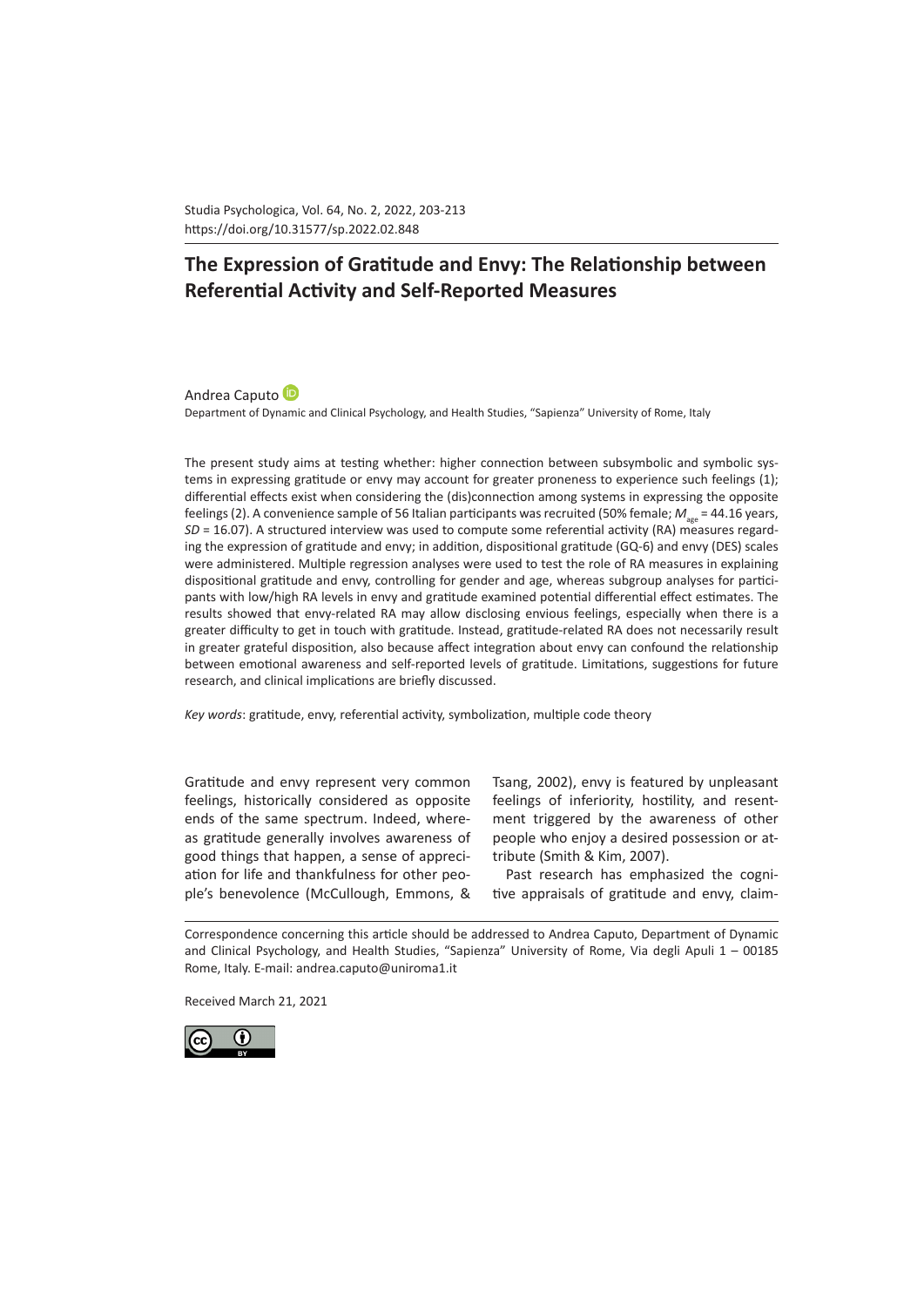ing that they cannot be experienced without some awareness of the circumstances that occasioned them (Caputo, 2014; van de Ven, Zeelenberg, & Pieters, 2002). Indeed, disclosing envious feelings requires an admission of inferiority and conscious appraisals of another's better fortune (Berke, 2018; Smith & Kim, 2007), whereas gratitude involves acknowledging the goodness in one's life and benevolence received from others (Caputo, 2020; Poelker, Gibbons, & Maxwell, 2019). In this regard, dispositional gratitude and envy – which represent the most commonly utilized measures to assess individual proneness to experience such feelings in daily life (McCullough, Emmons, & Tsang, 2002; Smith & Kim, 2007) – have been demonstrated to correlate with more positive/negative appraisals when recalling past beneficial/unfavorable experiences, respectively (Ma, Tunney, & Ferguson, 2017; Neufeld & Johnson, 2016). However, they are conceptualized as incompatible conscious tendencies (Langher, Caputo, Nannini, & Sturiale, 2016; McCullough et al., 2002; Xiang, Chao, & Ye, 2018) and are well-known to be biased by socially desirable responding leading to problems of over- and underreporting (Smith, Parrott, Diener, Hoyle, & Kim, 1999). The stable proneness to feel grateful in daily life has been found to be negatively associated with dispositional envy (Solom, Watkins, McCurrach, & Scheibe, 2017). Indeed, gratitude features are overwhelmingly perceived as positive compared to envy ones (Lambert, Graham, & Fincham, 2009) since grateful people are more able to appreciate and savor positive experiences, whereas envious people tend to focus on what they lack (Roberts, 2004).

Knowing the extent to which the experiences of gratitude and envy are subjectively felt and consciously expressed in language thus represents a relevant question. In this regard, the multiple code theory (Bucci, 1997), based on the integration between psychoanalysis and cognitive science, provides a view of emotional processing as encompassing different systems of codes (nonverbal subsymbolic, nonverbal symbolic, and verbal symbolic modalities). Accordingly, the concept of "referential process" (Bucci, 2000) can be particularly useful to understand how nonverbal material, existing both outside of and within awareness, can be brought into a form that can be translated into language. Indeed, "the transformation of the meanings represented in the non-verbal components is necessary for self-reflection and for the verbal communication of subjective experience" (Luminet, Bagby, & Taylor, 2018, p. 7). Connections among symbolic and subsymbolic systems in the emotion schemas can be assessed through the Referential Activity (RA), a measure providing the basis for affect integration expressed through the narrator's linguistic style. From an operational view, RA can be derived from two aspects of speech, which are different despite being intercorrelated, and include sensory (e.g., evocative/visceral and concrete qualities) and formal (e.g., articulation, focus and communicative quality) characteristics of language (Bucci, 1997). Consistently, high RA language is vivid, specific, full of imagery, and evocative; whereas, low levels of RA may indicate a potential dissociation in emotional processing and alexithymic traits (Di Trani, Mariani, Renzi, Greenman, & Solano, 2018; Taylor, 2003).

# **Theoretical Framework and Study Aims**

The present study adopts an object relations framework to inspect the expression of gratitude and envy, assuming that such emotions refer to inner representations of the self as experienced in relation to others (Klein, 1957). When confronted with others' goodness, destructive urges may emerge that engender the attack of the good qualities that one is lacking.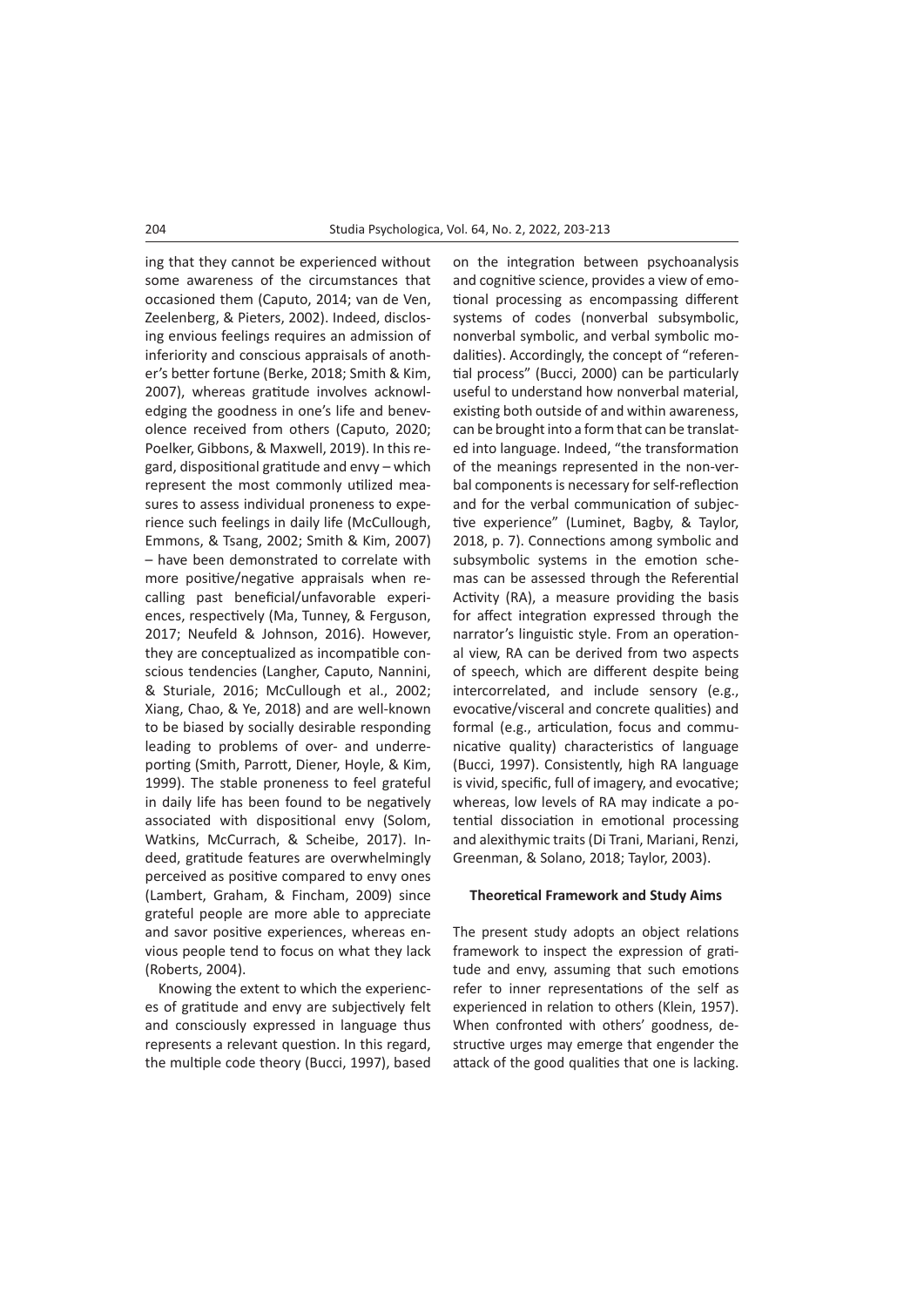Instead, developing gratitude allows empathic identification and modulates envious feelings by making loss more tolerable (Klein, 1957). From a psychoanalytic perspective, gratitude and envy are thus considered as primary and pan-human coexisting emotions. Therefore, the authentic experience of gratitude subjectively implies acknowledging envious feelings to some extent; otherwise, gratitude expression may be the result of defensive operations to enhance self-presentation. In addition, envy expression may become excessive only when the person lacks the capacity for appreciating others' goodness and regulate destructive impulses. This may explain why gratitude and envy measures are generally biased, since the former are affected by socially desirable responding and the latter tend to be underreported.

Based on these premises, the present study aims at testing two hypotheses. First, a higher connection between subsymbolic and symbolic systems in recalling past experiences of gratitude and envy is expected to account for greater proneness to experience such feelings because of enhanced awareness and affect integration. Second, differential effects are hypothesized when considering the degree of (dis)connection among systems in expressing the opposite feelings. Specifically, in the participants with lower connection about envy, RA about gratitude could lead to overestimating one's grateful tendency as the result of self-deception and defensive operations; whereas, in those with lower connection about gratitude, RA about envy could increase the intensity and frequency of envy due to a deficit in regulating its painful destructive components.

## **Method**

# **Participants and Procedures**

Fifty-six Italian individuals, balanced by gender (50% female) and age class (*Mage* = 44.16, *SD* = 16.07; range 18-87 years), were recruited through a snowball sampling procedure. After obtaining written informed consent, participants were administered a structured interview exploring their experience of gratitude and envy, based on recalling past episodes. Indeed, detailed memory of an episode potentially holds within itself rich reservoirs of emotional experience, representing an exemplar of an emotion schema in a specific situational context (Bucci, Maskit, & Murphy, 2016). Two-open ended questions were asked, respectively focusing on being the subject and object of gratitude/envy. If nothing came to the interviewees' minds, the questions were reworded so that they could imagine potential situations where they might be the subject/ object of such feelings. Indeed, the structure of the emotion schema can be represented in language also through autobiographical memories with varying degrees of veridicality, including fantasies or dreams (Bucci et al., 2016). The interviews were conducted in silent space and audio-recorded, and had an average duration of nine minutes. Then, measures of dispositional gratitude and envy were administered. To avoid recency effects, the order of both the interview questions and the used scales was counterbalanced, so that half of participants began with gratitude and the other half with envy.

## **Measures**

*Referential activity.* The RA method was used (Bucci & McKay, 2014; De Coro & Caviglia, 2000) to assess the qualities of language based on four scales: concreteness (perceptual and sensory quality), specificity (degree of detail and information), clarity (organization and focus), and imagery (vividness and effectiveness). These scales were rated from 0 to 10 points by three competent judges, using the four recalled episodes as scoring units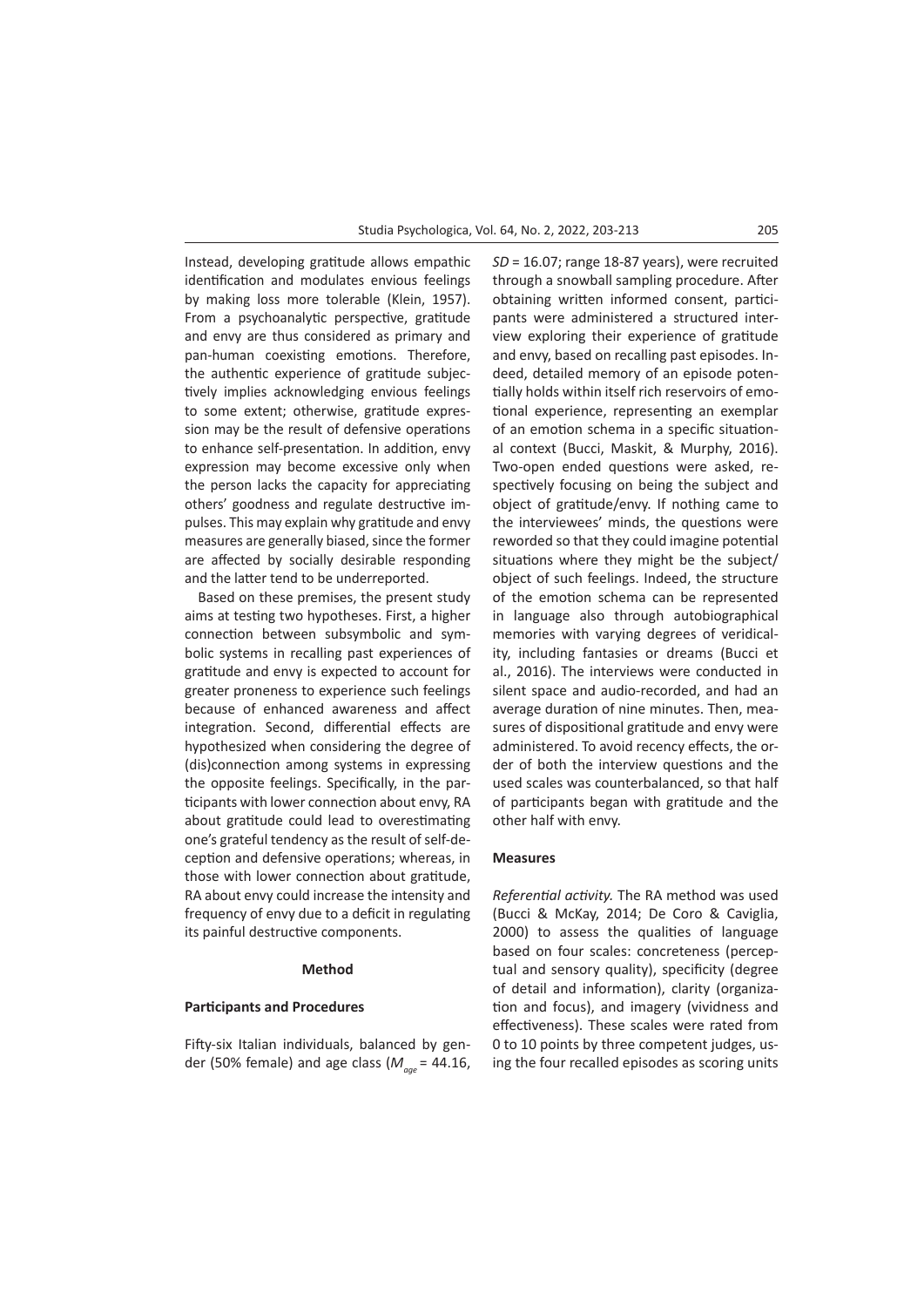(with a total of 224 coded texts). Consistently, high RA scores reflect a vivid, specific, clear and full of imagery language; whereas, low RA scores indicate abstract, general, vague, and diffuse utterances. The judges were experienced psychologists (with a minimum of 5 years of post-training clinical experience) and received specific training on the RA method. The intraclass correlation coefficient (ICC, 95% CI; Model: Two-way random, average measure; Type: Consistency) to evaluate interrater agreement on the four scales was 0.93 [0.88, 0.98] for concreteness, 0.81 [0.77, 0.85] for specificity, 0.87 [0.83, 0.91] for clarity, and 0.72 for imagery [0.69, 0.75]. For each participant the scores of the two related episodes of gratitude and envy were respectively averaged and then three indicators were computed for each emotion as follows: RA (average of the four scales), CONIM (average of the concreteness and imagery scales) reflecting the level of "sensory imagery" expressed in language, and CLASP (average of the clarity and specificity scales) reflecting the "organization qualities of discourse" (Bucci & McKay, 2014, p. 25).

*Gratitude Questionnaire (GQ-6).* The GQ-6 (McCullough et al., 2002) evaluates dispositional gratitude, in terms of intensity, frequency, span, and density. It consists of six items assessed on a 7-point Likert agreement scale and has a total score ranging from 6 to 42. The Italian version of the GQ-6 was used (Caputo, 2016) and in the present study showed fair internal consistency (*α* = .66)

*Dispositional Envy Scale (DES).* The DES (Smith et al., 1999) evaluates dispositional envy in terms of frequency and intensity of explicit envious feelings and implicit envy-related reactions, referring to inferiority, sense of injustice, frustration, and resentment. It consists of eight items assessed on a 5-point Likert agreement scale and has a total score ranging from 8 to 40. The Italian version of the DES was used (Nannini, Caputo, Marchini, Martino, & Langher, 2019) and in the present study showed satisfactory internal consistency (*α* = .78).

#### **Statistical Analyses**

Some preliminary analyses were performed through one-way repeated measures ANOVAs to examine whether RA measures varied based on the order of the interview questions and the presence of imagined episodes of gratitude and envy (reported in at least one of the subject-object episodes). Then, independent *t*-test analyses were performed to examine differences in dispositional gratitude and envy between those reporting and not reporting imagined episodes. Indeed, those failing to recall real autobiographical memories could have greater difficulties in becoming aware of such emotional experiences and disclose them to a lesser extent.

To test our hypotheses, multiple regression analyses were conducted for explaining variance in dispositional gratitude (GQ-6) or envy (DES) based on RA measures about grateful or envious feelings (using CONIM and CLASP values as independent variables). Then, the analyses were repeated for the two subgroups of participants with low and high levels of RA in envy- or gratitude-related utterances (based on their median values) to examine potential differential effect estimates. The enter method was used, controlling for gender and age as covariates, and only the predictors with *p* values <.05 were retained. To compute the statistical power of our hypothesis tests, G\*power was used with *t*-test, linear multiple regression: fixed model, single regression coefficient (Faul, Erdfelder, Buchner, & Lang, 2009). Accordingly, for our first hypothesis tests, the achieved power was 0.81 to detect a medium-sized effect with α set to .05 (twotailed). Instead, for the secondary subgroup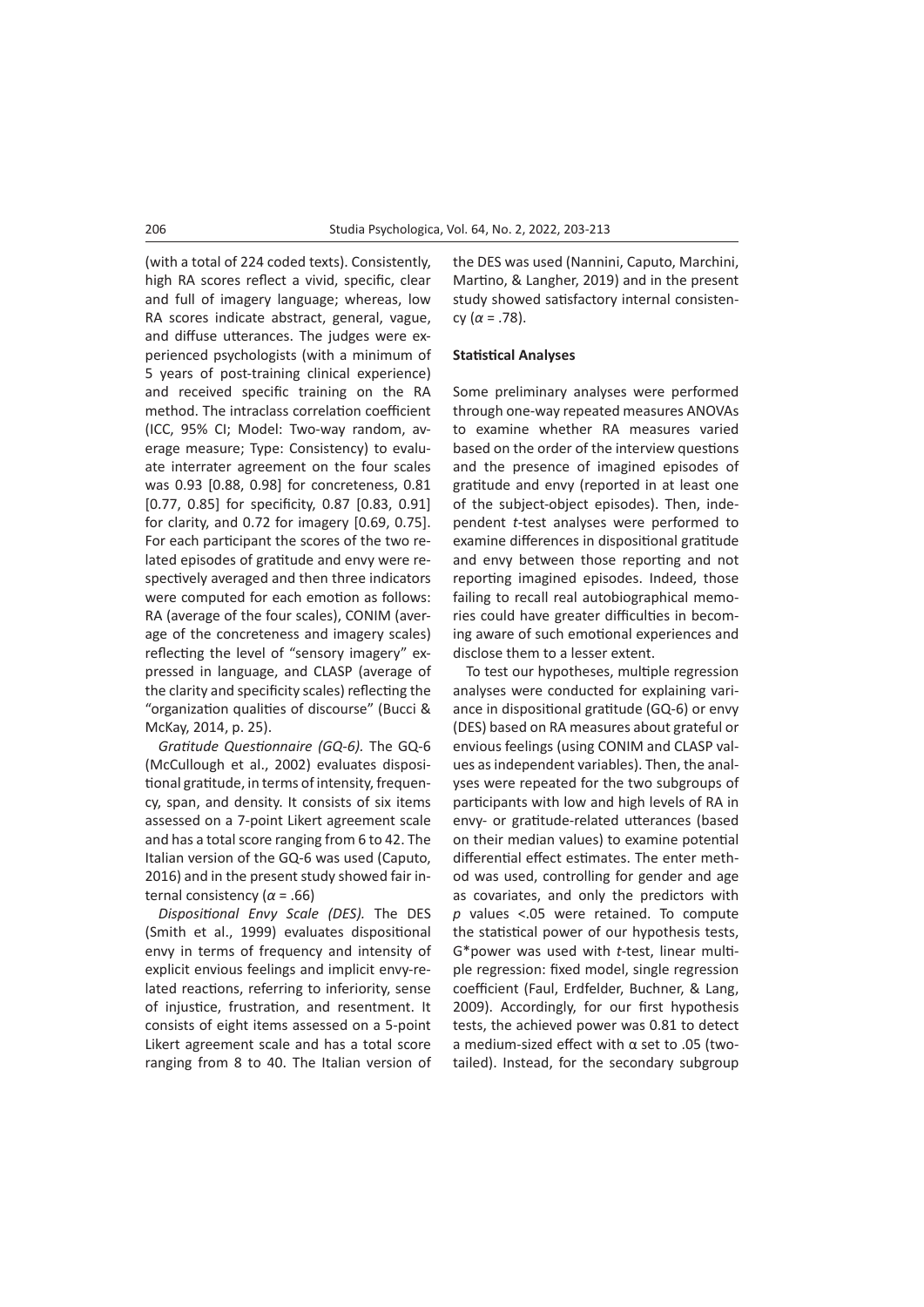analyses, due to the reduced sample size, the statistical power was adequate only to detect a large-sized effect. Therefore, effect sizes (and relative CIs) should be primarily considered apart from the statistical significance, adopting the cutoffs of .1, .3, and .5 for standardized regression coefficients, respectively indicating small, medium and high associations (Cohen, 1988).

## **Results**

The descriptive statistics of the study measures are presented in Table 1.

The preliminary analyses showed no effect of the order of the interview questions across gratitude- and envy-related utterances on RA measures. Overall, imagined episodes about being the subject and/or the object of gratitude and envy were reported by ten and twenty participants, respectively. Whereas there were no effects of reporting imagined episodes of gratitude, statistically significant effects were found for envy on RA, *F*(1, 54) = 8.980, *p* = .004; CONIM, *F*(1, 54) = 7.208, *p* = .010; and CLASP, *F*(1, 54) = 8.883, *p* = .004. Post hoc tests using the Bonferroni correction revealed that imagining episodes of envy elicited a reduction of all RA measures related to both gratitude and envy (Table 2). Moreover, people who narrated imagined episodes overall had lower dispositional envy (*M* = 10.55, *SD* = 2.91) than their counterparts (*M* = 14.64, *SD* = 5.37), *t*(54) = 3.15, *p* < .01, Cohen's *d* = -0.88, 95% CI [-0.45, -0.30].

Multiple regression analyses showed that higher levels of CLASP in gratitude-related utterances accounted for lower proneness to experience gratitude, *β* = -0.62, *p* < .05, 95% CI [-1.20, -0.04], whereas CONIM does not seem to have a role. However, repeating the analyses for subgroups with low/high levels of RA concerning envy, such a predictor was no longer statistically significant in either group (Table 3). Therefore, RA about envy seemed to act as a potential confounder because people with higher RA values in envy were found to report lower dispositional gratitude (*M* = 30.18, *SD* = 6.39) than their counterparts (*M* = 32.89, *SD* = 5.09), albeit not to a statistically significant extent, *t*(54) = -1.76, *p* = .085, Cohen's *d* = 0.47, 95% CI [-0.06, 1.00].

Instead, higher levels of CLASP in envy-related utterances accounted for greater prone-

Table 1 *Descriptive statistics of the study measures (N = 56)*

|                                |           | M     | SD   |
|--------------------------------|-----------|-------|------|
| <b>RA</b>                      |           |       |      |
|                                | Gratitude | 3.60  | 2.44 |
|                                | Envy      | 3.10  | 2.69 |
| <b>CONIM</b>                   |           |       |      |
|                                | Gratitude | 3.34  | 2.41 |
|                                | Envy      | 3.01  | 2.68 |
| <b>CLASP</b>                   |           |       |      |
|                                | Gratitude | 3.69  | 2.56 |
|                                | Envy      | 3.20  | 2.81 |
| GQ-6 (Dispositional Gratitude) |           | 31.54 | 5.89 |
| DES (Dispositional Envy)       |           | 13.18 | 5.02 |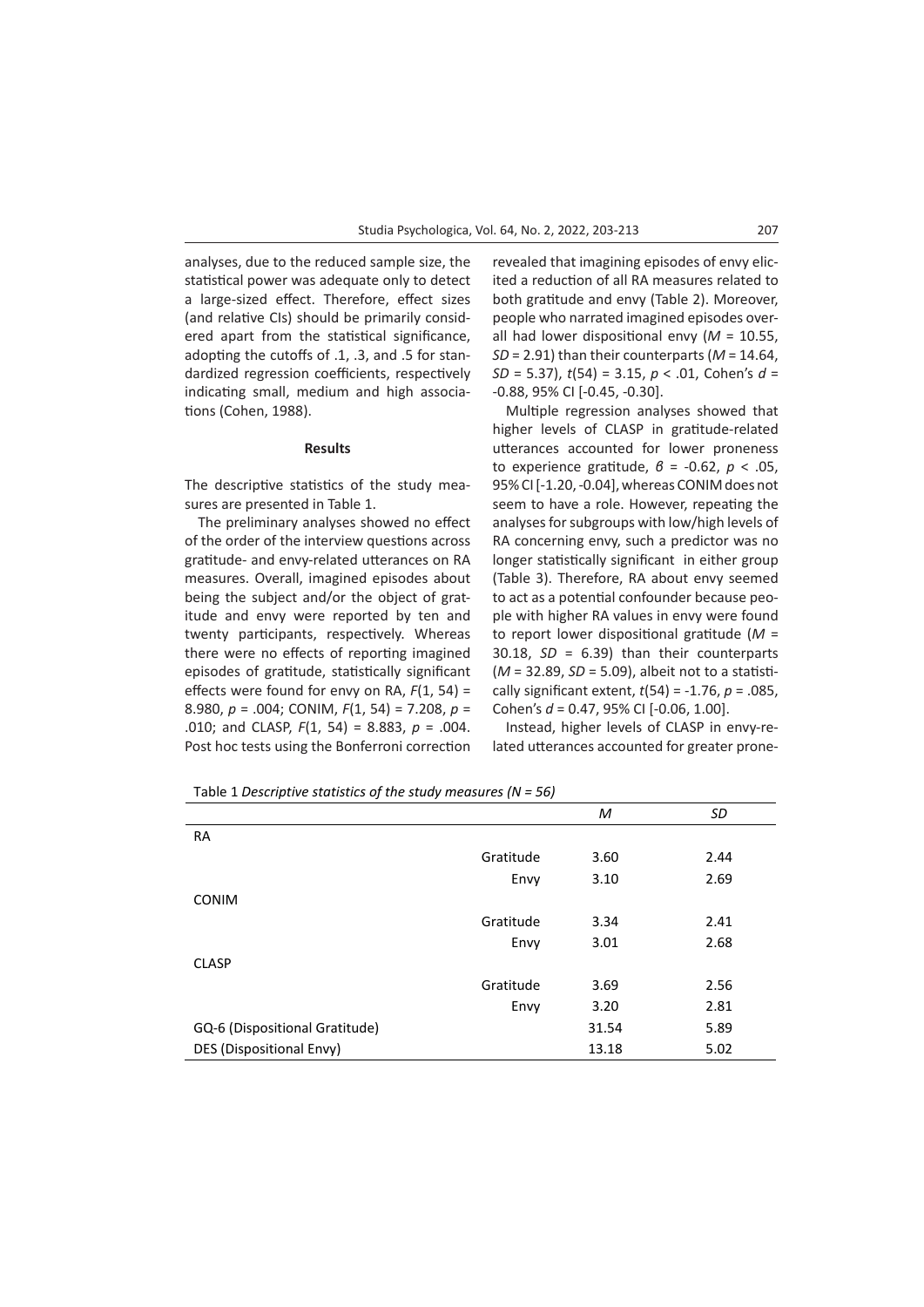| (RA) measures based on the reporting of real or imagined episodes of envy |      |      |           |      |        |                     |  |  |
|---------------------------------------------------------------------------|------|------|-----------|------|--------|---------------------|--|--|
|                                                                           | M    | SD   | <b>SE</b> | t    | р      | Cohen's d [95% CI]  |  |  |
| RA (Gratitude)                                                            |      |      |           |      |        |                     |  |  |
| Real episodes $(n = 36)$                                                  | 4.07 | 2.68 | 0.45      | 2.37 | .021   | $0.66$ [0.10, 1.22] |  |  |
| Imagined episodes ( $n = 20$ )                                            | 2.52 | 1.52 | 0.34      |      |        |                     |  |  |
| CONIM (Gratitude)                                                         |      |      |           |      |        |                     |  |  |
| Real episodes ( $n = 36$ )                                                | 3.82 | 2.68 | 0.45      | 2.05 | .046   | $0.57$ [0.01, 1.12] |  |  |
| Imagined episodes ( $n = 20$ )                                            | 2.48 | 1.54 | 0.35      |      |        |                     |  |  |
| CLASP (Gratitude)                                                         |      |      |           |      |        |                     |  |  |
| Real episodes ( $n = 36$ )                                                | 4.31 | 2.79 | 0.47      | 2.57 | .013   | $0.72$ [0.15, 1.28] |  |  |
| Imagined episodes ( $n = 20$ )                                            | 2.56 | 1.61 | 0.36      |      |        |                     |  |  |
| RA (Envy)                                                                 |      |      |           |      |        |                     |  |  |
| Real episodes ( $n = 36$ )                                                | 4.12 | 2.82 | 0.47      | 4.38 | < .001 | 1.22 [0.62, 1.81]   |  |  |
| Imagined episodes ( $n = 20$ )                                            | 1.27 | 0.91 | 0.20      |      |        |                     |  |  |
| CONIM (Envy)                                                              |      |      |           |      |        |                     |  |  |
| Real episodes ( $n = 36$ )                                                | 3.92 | 2.90 | 0.48      | 3.83 | < .001 | 1.07 [0.48, 1.64]   |  |  |
| Imagined episodes ( $n = 20$ )                                            | 1.36 | 0.90 | 0.20      |      |        |                     |  |  |
| CLASP (Envy)                                                              |      |      |           |      |        |                     |  |  |
| Real episodes ( $n = 36$ )                                                | 4.32 | 2.86 | 0.48      | 4.74 | < .001 | $1.32$ [0.72, 1.92] |  |  |
| Imagined episodes ( $n = 20$ )                                            | 1.17 | 1.01 | 0.23      |      |        |                     |  |  |

Table 2 *Post hoc tests using the Bonferroni correction examining differences in referential activity (RA) measures based on the reporting of real or imagined episodes of envy*

ness to experience envy, *β* = 0.83, *p* < .05, 95% CI [0.13, 1.54], whereas CONIM was not a statistically significant predictor. Repeating the analyses for subgroups with low/high levels of RA concerning gratitude, CLASP remained statistically significant only for the participants with lower RA in gratitude-related utterances, *β* = 0.65, *p* < .05, 95% CI [0.09, 2.61] (Table 4).

# **Discussion**

Our hypotheses about gratitude were not confirmed. Surprisingly, higher levels of CLASP accounted for lower proneness to gratitude, indicating that the greater the connection among systems, the smaller the reported tendency to experience gratitude in daily life. Some potential explanations can be suggested. First, more grateful people tend to underestimate the true positive impact of their gratitude on others, as well as how warm and competent the recipients perceive them to be (Kumar & Epley, 2018). Indeed, since gratitude involves reparation, grateful people are more realistic, effort-oriented, and guilt-prone because of their empathic failures in responding to others (Caputo, Fregonese, & Langher, 2020), which potentially lead to more cautious self-perceptions. Indeed, gratitude exercises have been found to promote mixed emotional experiences including guilt (Layous et al., 2017). In this regard, a lot of research suggests that gratitude should be conceptualized as a moral emotion (McCullough et al., 2001; Tangney et al., 2007), also given the strong link between social evaluations and the intensities with which gratitude and other social emotions are activated (Sznycer & Lukaszewski, 2019).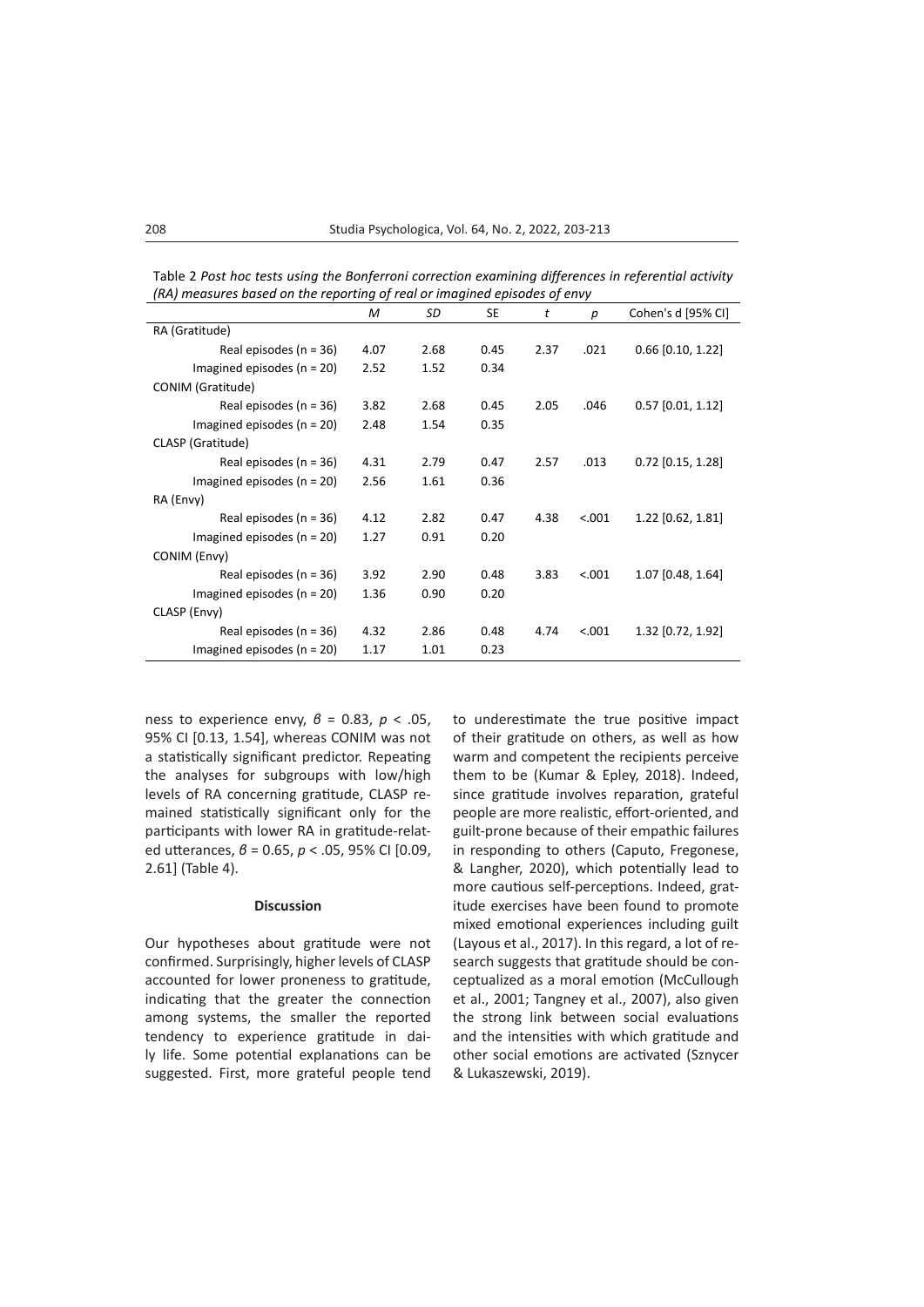Table 3 *Results of the multiple regression analyses examining the role of gratitude-related RA measures in explaining dispositional gratitude*

| Overall $(N = 56)$                              |                |                   |              |         |       |         |         |  |  |
|-------------------------------------------------|----------------|-------------------|--------------|---------|-------|---------|---------|--|--|
| $R^2 = .29$ , $p = .001$                        |                |                   |              |         |       | 95% CI  |         |  |  |
|                                                 | Unstandardized | Standard<br>Error | Standardized | t       | р     | Lower   | Upper   |  |  |
| Age                                             | 0.01           | 0.04              | 0.04         | 0.34    | 0.734 | $-0.07$ | 0.11    |  |  |
| Gender (Male)                                   | $-4.75$        | 1.40              | $-0.41$      | $-3.40$ | 0.001 | $-7.56$ | $-1.95$ |  |  |
| CONIM (Gratitude)                               | 0.91           | 0.71              | 0.37         | 1.28    | 0.207 | $-0.52$ | 2.34    |  |  |
| CLASP (Gratitude)                               | $-1.42$        | 0.66              | $-0.62$      | $-2.14$ | 0.037 | $-2.74$ | $-0.09$ |  |  |
| Low AR in envy-related utterances ( $n = 28$ )  |                |                   |              |         |       |         |         |  |  |
| $R^2 = .30, p = .070$                           |                |                   |              |         |       | 95% CI  |         |  |  |
|                                                 | Unstandardized | Standard<br>Error | Standardized | t       | p     | Lower   | Upper   |  |  |
| Age                                             | $-0.05$        | 0.05              | $-0.17$      | $-0.96$ | 0.346 | $-0.16$ | 0.06    |  |  |
| Gender (Male)                                   | $-5.22$        | 1.78              | $-0.52$      | $-2.94$ | 0.007 | $-8.89$ | $-1.54$ |  |  |
| CONIM (Gratitude)                               | 0.80           | 1.27              | 0.19         | 0.63    | 0.537 | $-1.84$ | 3.43    |  |  |
| CLASP (Gratitude)                               | $-1.35$        | 1.12              | $-0.37$      | $-1.20$ | 0.242 | $-3.68$ | 0.98    |  |  |
| High AR in envy-related utterances ( $n = 28$ ) |                |                   |              |         |       |         |         |  |  |
| $R^2 = .31, p = .062$                           |                |                   |              |         |       | 95% CI  |         |  |  |
|                                                 | Unstandardized | Standard<br>Error | Standardized | t       | р     | Lower   | Upper   |  |  |
| Age                                             | 0.14           | 0.08              | 0.31         | 1.60    | 0.123 | $-0.04$ | 0.31    |  |  |
| Gender (Male)                                   | $-4.37$        | 2.22              | $-0.35$      | $-1.96$ | 0.062 | $-8.97$ | 0.23    |  |  |
| CONIM (Gratitude)                               | 1.51           | 1.00              | 0.64         | 1.51    | 0.144 | $-0.55$ | 3.57    |  |  |
| CLASP (Gratitude)                               | $-1.70$        | 0.97              | $-0.70$      | $-1.75$ | 0.093 | $-3.72$ | 0.31    |  |  |

Second, gratitude is intertwined with culturally agreeable attitudes and partially overlaps with social desirability traits, often resulting in conventional and normative responses (Poelker et al., 2019).

Accordingly, people with poor capacity to symbolize gratitude may rely on self-deception enhancement to a greater extent, as an unconscious tendency to exaggerate one's positive qualities and protect self-esteem (Gulliford, Morgan, Hemming, & Abbott, 2019). Anyway, subsequent subgroup analyses revealed that this association was no longer relevant, if the degree of affect integration in envy-related utterances is considered, suggesting that it may account for part of the effect initially found.

Instead, the study results confirmed our hypotheses about envy, showing that higher CLASP scores succeeded to account for greater envious disposition. Accordingly, the greater capacity to connect systems, expressed in terms of clarity and specificity of language, was associated with greater proneness to experience envy frequently and intensely. This appears consistent with previous research about conscious appraisals of disadvantageous social comparisons and circumstances triggering envy (Berke, 2018; Smith & Kim,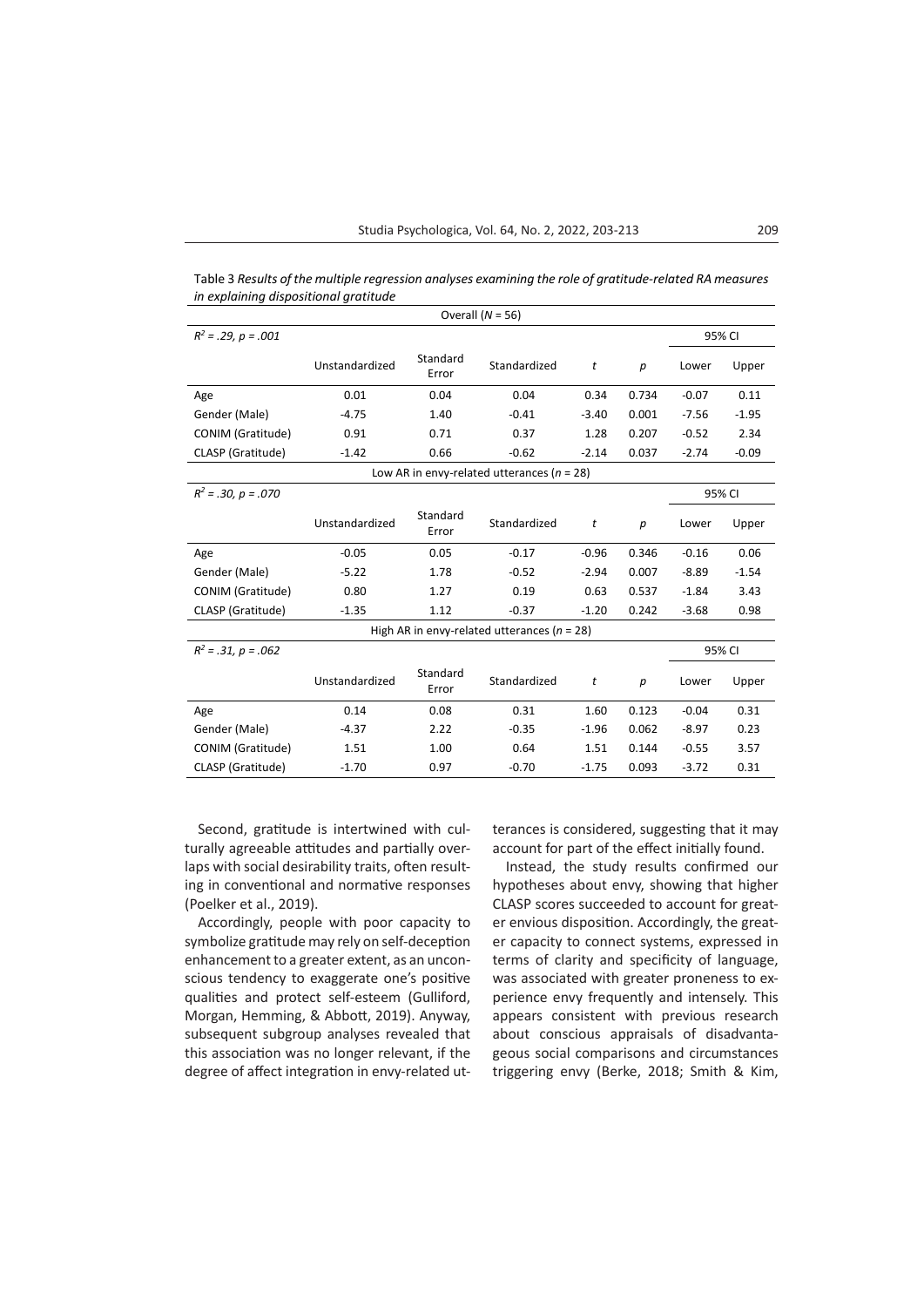| Overall $(N = 56)$                                   |                |                   |              |         |                  |         |        |  |  |
|------------------------------------------------------|----------------|-------------------|--------------|---------|------------------|---------|--------|--|--|
| $R^2 = .17$ , $p = .043$                             |                |                   |              |         |                  |         | 95% CI |  |  |
|                                                      | Unstandardized | Standard<br>Error | Standardized | t       | р                | Lower   | Upper  |  |  |
| Age                                                  | $-0.06$        | 0.04              | $-0.20$      | $-1.52$ | 0.135            | $-0.14$ | 0.02   |  |  |
| Gender (Male)                                        | $-0.30$        | 1.29              | $-0.03$      | $-0.23$ | 0.819            | $-2.89$ | 2.30   |  |  |
| CONIM (Envy)                                         | $-1.12$        | 0.65              | $-0.60$      | $-1.70$ | 0.094            | $-2.43$ | 0.20   |  |  |
| CLASP (Envy)                                         | 1.48           | 0.62              | 0.83         | 2.37    | 0.021            | 0.23    | 2.73   |  |  |
| Low AR in gratitude-related utterances ( $n = 28$ )  |                |                   |              |         |                  |         |        |  |  |
| $R^2 = .25$ , $p = .133$                             |                |                   |              |         |                  | 95% CI  |        |  |  |
|                                                      | Unstandardized | Standard<br>Error | Standardized | t       | $\boldsymbol{p}$ | Lower   | Upper  |  |  |
| Age                                                  | $-0.05$        | 0.05              | $-0.16$      | $-0.87$ | 0.391            | $-0.16$ | 0.06   |  |  |
| Gender (Male)                                        | $-1.76$        | 1.98              | $-0.17$      | $-0.89$ | 0.383            | $-5.85$ | 2.33   |  |  |
| CONIM (Envy)                                         | $-1.69$        | 1.07              | $-0.46$      | $-1.59$ | 0.126            | $-3.90$ | 0.51   |  |  |
| CLASP (Envy)                                         | 2.39           | 1.08              | 0.65         | 2.21    | 0.037            | 0.16    | 4.62   |  |  |
| High AR in gratitude-related utterances ( $n = 28$ ) |                |                   |              |         |                  |         |        |  |  |
| $R^2 = .20$ , $p = .261$                             | 95% CI         |                   |              |         |                  |         |        |  |  |
|                                                      | Unstandardized | Standard<br>Error | Standardized | t       | $\boldsymbol{p}$ | Lower   | Upper  |  |  |
| Age                                                  | $-0.09$        | 0.07              | $-0.25$      | $-1.25$ | 0.223            | $-0.24$ | 0.06   |  |  |
| Gender (Male)                                        | 1.64           | 1.77              | 0.18         | 0.93    | 0.363            | $-2.02$ | 5.30   |  |  |
| CONIM (Envy)                                         | $-0.72$        | 0.89              | $-0.47$      | $-0.81$ | 0.424            | $-2.56$ | 1.12   |  |  |
| CLASP (Envy)                                         | 1.02           | 0.83              | 0.69         | 1.23    | 0.233            | $-0.70$ | 2.74   |  |  |

Table 4 *Results of the multiple regression analyses examining the role of envy-related RA measures in explaining dispositional envy*

2007), as reflected in the present study by the greater awareness of the communicative intent of discourse and its level of detail and articulation. Conversely, a disconnection among systems may result in underreporting of envy, since it is connoted as a socially undesirable emotion for self and others (Smith et al., 1999) and tends to be denied because of its self-threatening nature (Casu, 2015), thus involving repression and other defensive operations. This is supported by the fact that those telling imagined episodes of envy overall had lower measures of RA and reported being envious to a lesser extent, highlighting impaired access to and recognition of such a painful emotion (Smith & Kim, 2007). Consequently, the difficulties in integrating conflicting aspects associated with envy may result in an anxiety-ridden discourse as revealed by the worsening of the quality of language (Halfon & Weinstein, 2013). Besides, such a relationship in the expression of envy remains statistically significant only for the participants with lower RA in gratitude-related utterances. Following Klein's framework, the less the individual has the capacity for empathic identification and appreciation of goodness, the more s/he is plunged into an unbearable sense of painful helplessness that can, in turn, exacerbate angry feelings. Instead, getting in touch with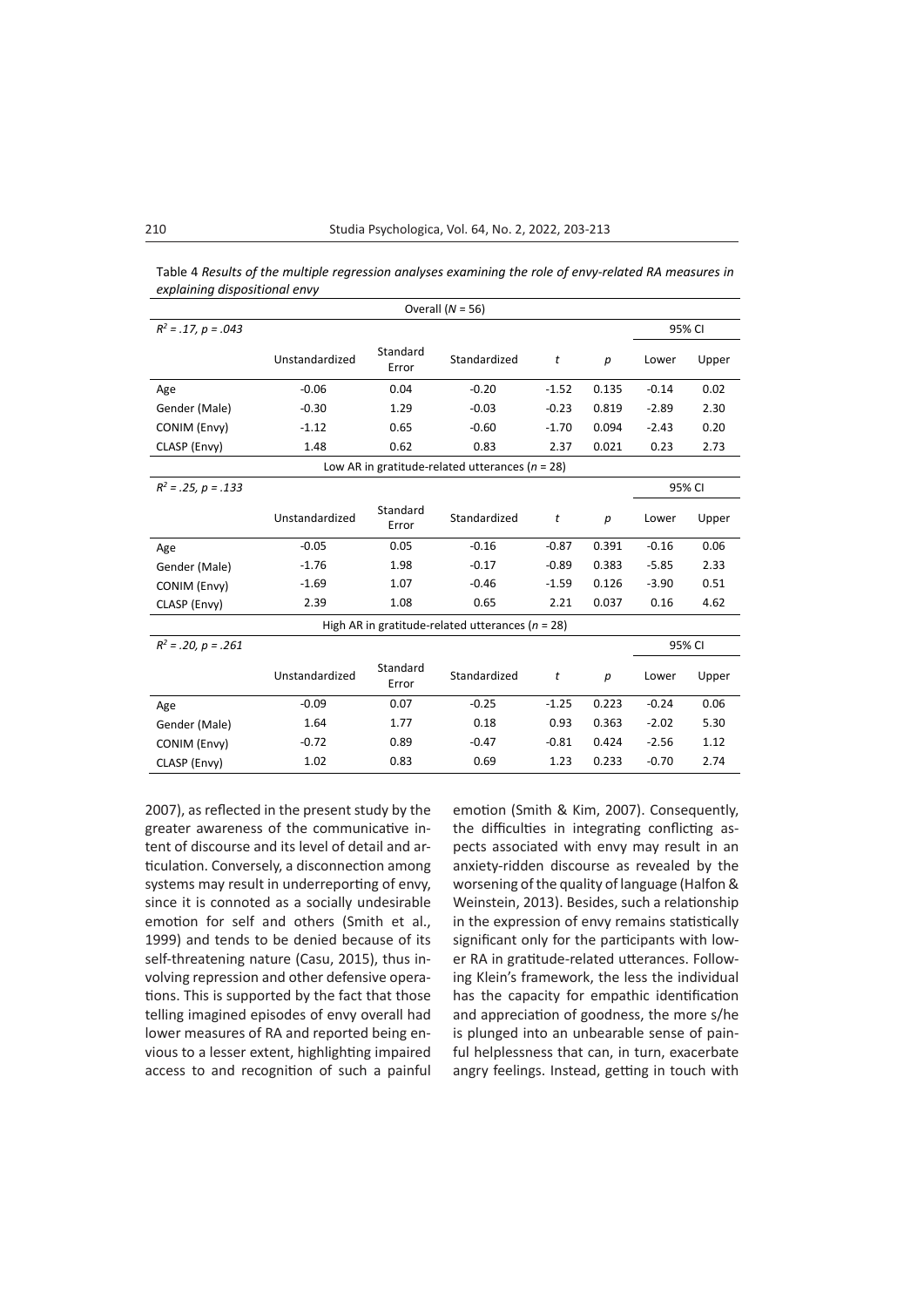grateful feelings as well can make the sense of loss and inferiority more tolerable and promote greater awareness of one's destructive urges, without necessarily being plunged into enduring envy (Klein, 1957).

Then, it should be acknowledged that only CLASP is confirmed to be a statistically significant predictor of both gratitude and envy expression, whereas CONIM values were not found to have a role. In this regard, since gratitude and envy reporting is generally affected by social desirability bias, we can hypothesize that the formal aspects of speech may prevail over the level of sensory imagery expressed in language. Indeed, values of CLASP are generally associated with the tendency to control emotions and potential defensive styles (e.g., rationalization, intellectualization) (Buonarrivo et al., 2000; Rocco, Montorsi, & Zanelli, 2012). Indeed, the overall RA measures of our sample tend to be lower than the median values, potentially suggesting that the expression of socially valued emotions, such as gratitude and envy, may be partially inhibited, especially in non-clinical settings.

Overall, the present study suggests that the capacity to connect symbolic and subsymbolic systems in the experience of envy may allow disclosing envious feelings, especially when there is a greater difficulty to get in touch with gratitude, thus making envy overwhelming and unbearable. Instead, this capacity in the gratitude expression does not necessarily result in greater grateful disposition but, in some cases, could lead to underestimating it, probably because of more honest and unbiased reports. However, affect integration about envy can confound the relationship between emotional awareness and self-reported levels of gratitude.

Several study limitations should be acknowledged, such as the convenience nature of the sample, the reduced generalizability of the results (especially to clinical settings), and the use of self-reported and short measures to assess gratitude and envy, despite GQ-6 and DES being the most commonly utilized. In this regard, future studies could adopt novel measures which vary conceptually and methodologically from these, for instance, developing specific projective techniques that are more apt to assess gratitude and envy from a psychodynamic perspective.

Recommendations for future research include the use of controls for social desirability, computerized linguistic measures of RA to avoid biased ratings, and replications to make the present study's conclusions more robust. In addition, based on our findings, the diverse role of real or imagined situations of gratitude and envy in emotional expression needs to be further investigated.

This notwithstanding, the present study provides interesting insights suggesting that envious feelings may be verbalized and disclosed if there is enough affect integration, especially when the individual lacks the symbolizing capacity for gratitude. From this perspective, clinical work could benefit from a greater connection among symbolic and subsymbolic systems to make clients more aware of the less elaborated, painful and destructive components of envy. Instead, reports of gratitude are more likely to be overestimated due to social desirability bias and self-deception; therefore, more reflection should be promoted on how clients appreciate the goodness in oneself and others to mobilize authentic feelings of love and mutuality.

## **Author's ORCID**

Andrea Caputo https://orcid.org/0000-0003-3516-8332

### **References**

Berke, J. H. (2018). *Why I hate you and you hate me: The interplay of envy, greed, jealousy and narcis-*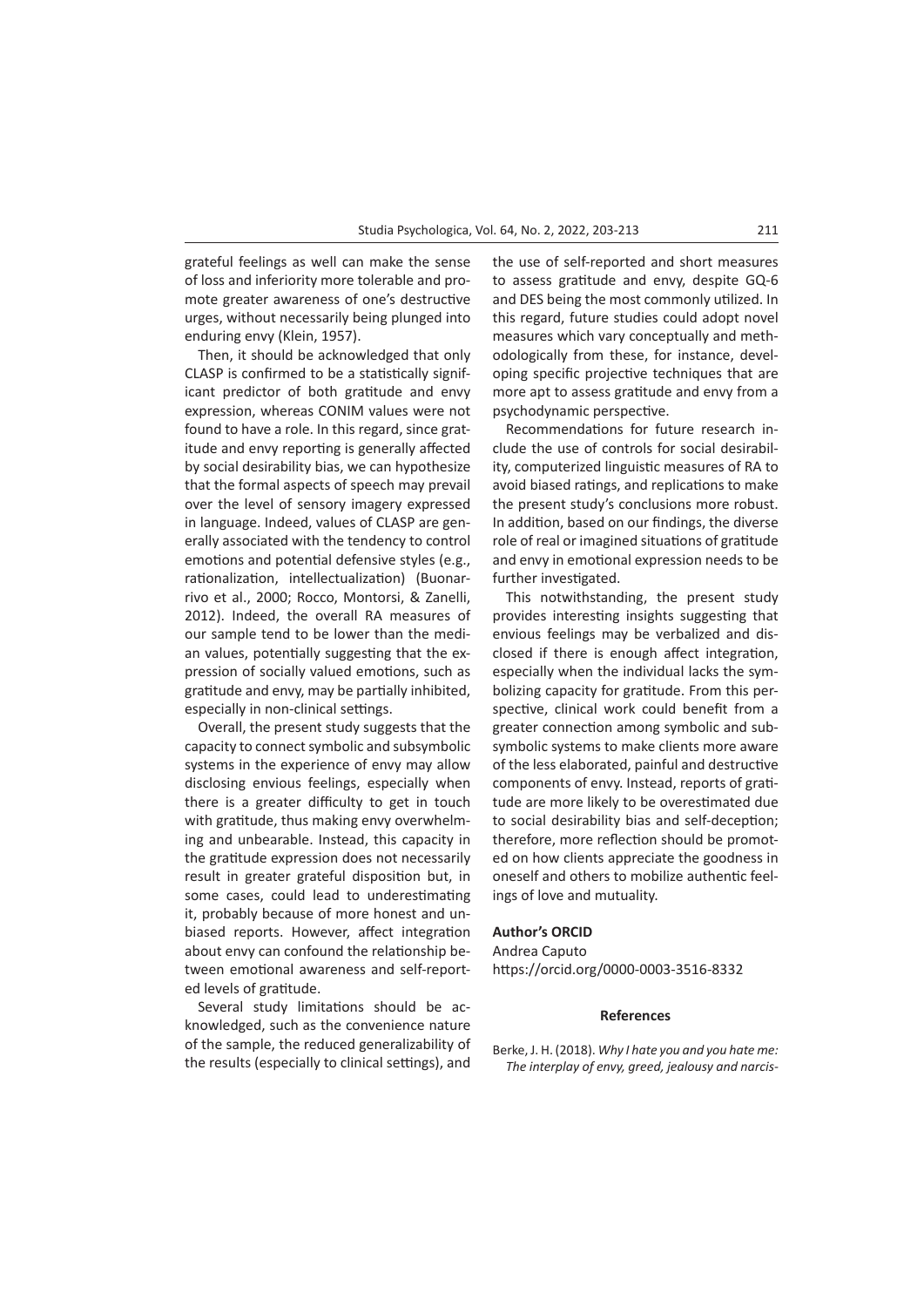*sism in everyday life* (3rd ed.). London, UK: Karnac.<https://doi.org/10.4324/9780429485022>

- Buonarrivo, L., Lingiardi, V., Ortu, F., Palombo, L., De Coro, A., & Dazzi, N. (2000). Transfert, stile difensivo, attività referenziale: Un'ipotesi di lettura single case [Transfert, defensive style, referential activity: A single case reading hypothesi]. *Ricerca in Psicoterapia, 3*(2-3), 169–189.
- Bucci, W. (1997). *Psychoanalysis and cognitive science*. New York, NY: Guilford.
- Bucci, W. (2000). The need for a "psychoanalytic psychology" in the cognitive science field. *Psychoanalytic Psychology, 17*(2), 203–224. [https://](https://psycnet.apa.org/doi/10.1037/0736-9735.17.2.203) [doi.org/10.1037/0736-9735.17.2.203](https://psycnet.apa.org/doi/10.1037/0736-9735.17.2.203)
- Bucci, W., & McKay, R. K. (2014). *Manual for Scoring RA Scales.* (Original publication, 1992) [https://](https://doi.org/10.6084/m9.figshare.962956) [doi.org/10.6084/m9.figshare.962956](https://doi.org/10.6084/m9.figshare.962956)
- Bucci, W., Maskit, B., & Murphy, S. (2016). Connecting emotions and words: The referential process. *Phenomenology and the Cognitive Sciences, 15*(3), 359–383. [https://doi.org/10.1007/s11097-](https://doi.org/10.1007/s11097-015-9417-z) [015-9417-z](https://doi.org/10.1007/s11097-015-9417-z)
- Caputo, A. (2014). The social construction of envy in scientific community: An analysis of scholarly psychological publications. *Studia Psychologica, 56*(2), 109–125.<https://doi.org/10.21909/sp.2014.02.654>
- Caputo, A. (2016). Italian translation and validation of the Gratitude Questionnaire (GQ-6). *International Journal of Wellbeing, 6*(2), 80–92. [https://](https://doi.org/10.5502/ijw.v6i2.492) [doi.org/10.5502/ijw.v6i2.492](https://doi.org/10.5502/ijw.v6i2.492)
- Caputo, A. (2020). The linguistic patterns of the grateful and envious disposition: Cognitive and emotional processes underlying narratives. *Rassegna di Psicologia*, *37*(1), 23–34. [https://doi.](https://doi.org/10.13133/1974-4854/16721) [org/10.13133/1974-4854/16721](https://doi.org/10.13133/1974-4854/16721)
- Caputo, A., Fregonese, C., & Langher, V. (2020). Development and validation of the Dynamic Career Scale (DCS): A psychodynamic conceptualization of career adjustment. *International Journal for Educational and Vocational Guidance*, *20*, 263–292. <https://doi.org/10.1007/s10775-019-09403-5>
- Casu, G. (2015). *Envy: A psychometric refinement of the construct* (Doctoral Dissertation). Retrieved from <http://amsdottorato.unibo.it/6861/>
- De Coro, A., & Caviglia, G. (2000). *La valutazione dell'attività referenziale* [*The assessment of referential activity*]. Rome, Italy: Edizioni Kappa.
- Cohen, J. (1988). *Statistical power analysis for the behavioral sciences* (2nd ed.). Hillsdale, NJ: Erlbaum.
- Di Trani, M., Mariani, R., Renzi, A., Greenman, P. S., & Solano, L. (2018). Alexithymia according to Bucci's multiple code theory: A preliminary investigation with healthy and hypertensive individuals. *Psychology and Psychotherapy: Theory, Research and Practice*, *91*(2), 232–247. [https://](https://doi.org/10.1111/papt.12158) [doi.org/10.1111/papt.12158](https://doi.org/10.1111/papt.12158)
- Faul, F., Erdfelder, E., Buchner, A., & Lang, A. G. (2009). Statistical power analyses using G\* Power 3.1: Tests for correlation and regression analyses. *Behavior Research Methods*, *41*(4), 1149– 1160.<https://doi.org/10.3758/BRM.41.4.1149>
- Gulliford, L., Morgan, B., Hemming, E., & Abbott, J. (2019). Gratitude, self-monitoring and social intelligence: A prosocial relationship? *Current Psychology*, *38*(4), 1021–1032. [https://doi.](https://doi.org/10.1007/s12144-019-00330-w) [org/10.1007/s12144-019-00330-w](https://doi.org/10.1007/s12144-019-00330-w)
- Halfon, S., & Weinstein, L. (2013). From compulsion to structure: An empirical model to study invariant repetition and representation. *Psychoanalytic Psychology, 30*(3), 394–422. [https://doi.](https://doi.org/10.1037/a0033618) [org/10.1037/a0033618](https://doi.org/10.1037/a0033618)
- Klein, M. (1957). *Envy and gratitude: A study of unconscious forces.* New York, NY: Basic Books.
- Kumar, A., & Epley, N. (2018). Undervaluing gratitude: Expressers misunderstand the consequences of showing appreciation. *Psychological Science*, *29*(9), 1423–1435. [https://doi.](https://doi.org/10.1177/0956797618772506) [org/10.1177/0956797618772506](https://doi.org/10.1177/0956797618772506)
- Lambert, N. M., Graham, S. M., & Fincham, F. D. (2009). A prototype analysis of gratitude: Varieties of gratitude experiences. *Personality and Social Psychology Bulletin*, *35*(9), 1193–1207. <https://doi.org/10.1177/0146167209338071>
- Langher, V., Caputo, A., Nannini, V., & Sturiale, M. (2016). Gratitude and envy: Implication for career development. In A. R. Howard (Ed.), *Psychology of gratitude: New research* (pp. 75–96). New York, NY: Nova Science Publishers.
- Layous, K., Sweeny, K., Armenta, C., Na, S., Choi, I., & Lyubomirsky, S. (2017). The proximal experience of gratitude. *PLoS One, 12*(7), e0179123. <https://doi.org/10.1371/journal.pone.0179123>
- Luminet, O., Bagby, R. M., & Taylor, G. J. (Eds.). (2018). *Alexithymia: Advances in research, theory, and clinical practice*. Cambridge, UK: Cambridge University Press.
- Ma, L. K., Tunney, R. J., & Ferguson, E. (2017). Does gratitude enhance prosociality?: A meta-analytic